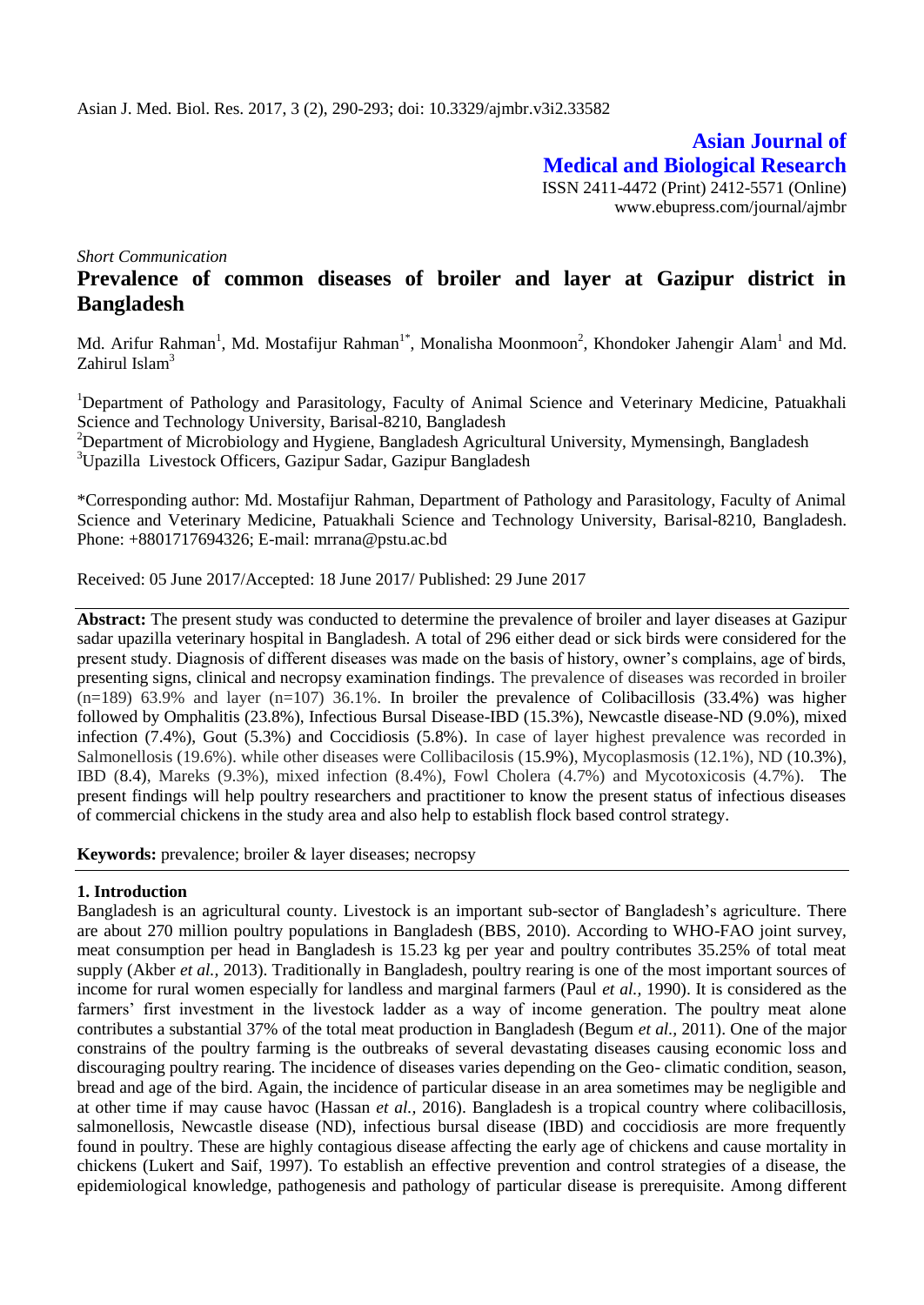diagnostic procedures necropsy remains in key point for diagnosing poultry disease at field level. Gazipur district is an important area for poultry industries in Bangladesh. Because of the growing importance of poultry in economics, it has become important to establish rapid and accurate diagnosis. Poultry diseases may occur singly or in combinations, which lessen the optimal production of flocks. Moreover, early diagnosis is necessary to reduce the rapid spreading of the disease. Considering the above mentioned facts, the present study was carried out to investigate the prevalence of common broiler and layer diseases in Gazipur sadar Upazilla veterinary hospital under Gazipur district in Bangladesh.

## **2. Materials and Methods**

The study was carried out Upazilla Veterinary Hospital Gazipur sadar, Gazipur and the surrounding areas of that hospital during October 2016 to January 2017. A total 296 apparently healthy, live, sick and dead birds of different ages were examined for diagnosis of diseases. The Live birds were sacrifice according to standard animal care guideline by giving minimum pain.

# **2.1. Diagnosis of diseases**

Diagnosis of poultry diseases was made based on the history, clinical data, gross pathological changes and post mortem examination. Although poultry diseases were multi-factorials but major clinical and post mortem lesions was considered as a base line for diagnosis. The birds were examined and recorded the post mortem findings as per the method described by Swayne *et al*. (2013).

# **3. Results and Discussion**

The present study was conducted to detect the prevalence of common diseases in broiler and layer at Gazipur Sadar Upazilla in Gazipur, Bangladesh. A total of 296 birds were examined among them the prevalence of broiler disease was  $(n=189/296)$  63.9 %, where as Layer diseases was  $(n=107/296)$  36.1% (Table 1).

In broiler the prevalence of Colibacillosis (33.4%) was higher; similar findings was reported by (Ahmed *et al.,* 2009) followed by the Omphalitis (23.8%), Infectious Bursal Diseases (IBD) (15.3%), Newcastle Disease (ND) (9.0%), Mixed infection (7.4%), Gout (5.3%) and Coccidiosis (5.8%) (Table 2). Ahmed *et al.,* 2009 who shown that the occurrence of disease in broiler were higher in Colibacillosis 104 (52.26%) followed by Omphalitis 23 (11.56%), Gumboro 22 (11.06%) and Mixed infection of Gumboro & Coccidiosis 03 (1.51%). Hassan *et al.* (2016) found bacterial diseases 28.99% (salmonellosis 21.30% and colibacillosis 7.69%), and viral diseases 53.24% (IBD 28.99%, Newcastle disease 8.87%) Mycoplasmal disease (Mycoplasmosis 7.1%) and protozoal disease (Coccidiosis 6.5%) encountered in broiler.

Whereas, Abbas *et al.* (2015) reported overall, incidence of Newcastle disease (ND) was highest (avg. 7.85%) in broiler, followed by *Escherichia coli* infection (avg. 5.52%), Infectious Bursal Disease (IBD; avg. 2.84%), Coccidiosis (avg. 4.59%). Badruzzaman *et al.* (2015) disagree with the present findings, Who reported the prevalence of IBD is higher (22%) followed by Colibacillosis (14.03%), Newcastle disease (ND) (13.84%), Omphalitis (5.31%), Coccidiosis (7.87%), some mixed infections like Salmonellosis plus E. coli (1.14%), IBD plus Coccidiosis (0.71%), ND plus Colibacillosis (0.71%).

In case of layer highest prevalence was recorded in Salmonellosis (19.6%). The finding of the present study is supported by several previous studies (Hassan *et al.,* 2016; Hossain *et al.,* 2015 and Das *et al.,* 2005). Other diseases of layer were Collibacilosis (15.9%), Mycoplasmosis (12.1%), ND (10.3%), IBD (8.4), Mareks (9.3%), mixed infection (8.4%), Fowl cholera (4.7%) and Mycotoxicosis (4.7%) (Table 2). Hassan *et al.* (2016) reported Salmonellosis 38.56%, Colibacillosis 6.7%, Fowl Cholera 4.79%; viral diseases Newcastle disease 16.61%, Mycoplasmosis 14.70% were encountered in layer. Hossain *et al.* (2015) found that the prevalence of Salmonellosis (22.79%) is higher followed by Fowl cholera (15.44%), Colibacillosis (10.29%), IBD (08.82%), ND (8.08%). Das *et al.* (2005) conducted a retrospective analysis in various poultry farms of greater Mymensingh district reported Salmonellosis-23.2%, Colibacillosis-13.3%, Fowl cholera-2.4%, Newcastle disease-19.5%, Infectious bursal dieseas-7%, Coccidiosis-5.4% diseases encountered in layer. On the other hand, Islam *et al.* (2014) reported higher prevalence in Infectious bursal disease (IBD) (16.9%) followed by Newcastle disease (ND) (14.1%), Colibacillosis (14.1%), Salmonellosis (14.6%), CRD/mycoplasmosis (7.6%), mixed infection such as (IBD+coccidia) (3.6%), (IBD+ND+coccidia) (0.6%), (IBD+ND) (1.5%). Saleque MA (2003) found Colibacillosis-7.4%, Salmonellosis-25.3%, Fowl cholera-7.0%, Mycoplasmosis-17.7%, Newcastle disease-8.8%, Infectious bursal disease-12.4%, Coccidiosis-7.2%, and Omphalitis-1.5% were encountered in commercial chickens. Haque *et al*. (2015) reported prevalence of mycoplasmosis was 27% in layer. There is a variation among the previous report and the present research findings; this variation on findings may due to variation in farm managements, sample size, diagnostic procedure, geographic location, exposure of causal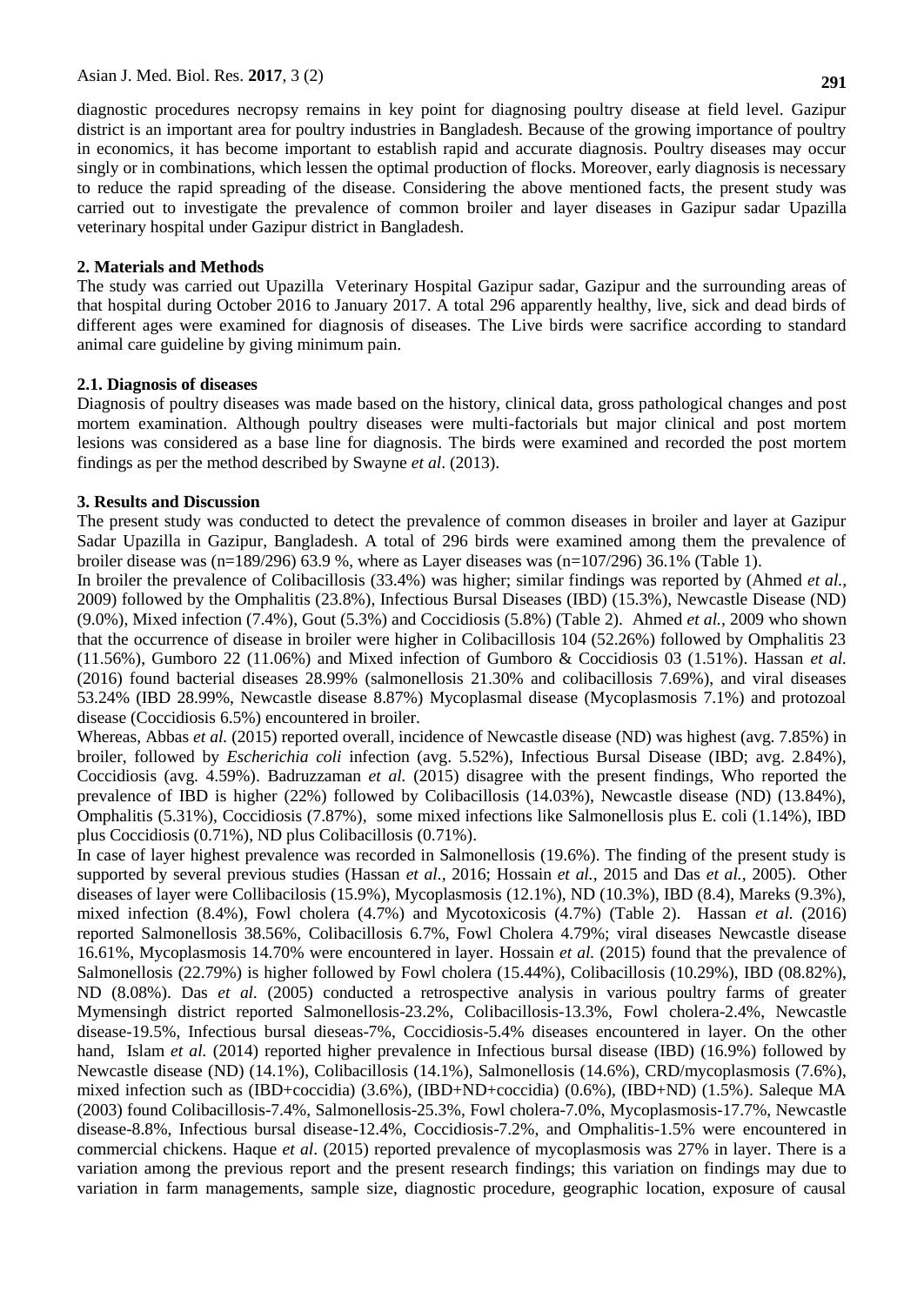### Asian J. Med. Biol. Res. **2017**, 3 (2)

agents. The results of the present study represent that, bacterial diseases encountered quite easily as compared to viral diseases. In our country early age vaccination was followed for commercial broiler and layer birds so viral diseases were protected. On the other hand bacterial contamination break out frequently in broiler and layer farms due to low biosecurity measures and also availability of bacteria, poor hygienic management, improper epidemiological knowledge, diagnosis and treatment.

#### **Table 1. Overall Prevalence of Broiler and layer diseases.**

| <b>Chickens</b> | No. of infected | <b>Prevalence</b> $(\% )$ |
|-----------------|-----------------|---------------------------|
| <b>Broiler</b>  | 189             | 63.9                      |
| Layer           | 107             | 36.1                      |

| <b>Type of diseases</b>    | Name of the disease  | <b>Broiler</b>            | Laver     |
|----------------------------|----------------------|---------------------------|-----------|
|                            |                      | <b>Prevalence</b> $(\% )$ |           |
| Bacterial Diseases (51.0%) | Omphalitis           | 45(23.8)                  |           |
|                            | Colibacillosis       | 63(33.4)                  | 17(15.9)  |
|                            | <b>Salmonellosis</b> | $\overline{\phantom{0}}$  | 21(19.6)  |
|                            | Fowl cholera         |                           | 05(4.7)   |
| Mycoplasmal/CRD $(4.4\%)$  | Mycoplasmosis        |                           | 13(12.1)  |
| Viral diseases $(25.7\%)$  | <b>IBD</b>           | 29(15.3)                  | 09(8.4)   |
|                            | ND.                  | 17(9.0)                   | 11(10.3)  |
|                            | Marek's              |                           | 10(9.3)   |
| Other diseases (18.9%)     | Gout                 | 10(5.3)                   |           |
|                            | Coccidiosis          | 11(5.8)                   | 07(6.5)   |
|                            | Mycotoxicosis        |                           | 05(4.7)   |
|                            | Mixed infection      | 14(7.4)                   | 09(8.4)   |
|                            | <b>Total</b>         | 189(63.9)                 | 107(36.1) |

#### **Table 2. Prevalence of common Broiler and layer diseases.**

### **4. Conclusions**

According to the findings of the present study, most prevalent diseases of commercial chickens broiler and layer includes colibacillosis, omphalitis, IBD in broiler and Salmonellosis, Collibacilosis, Mycoplasmosis, ND in layer. The results of the current study provide an overall scenario of disease prevalence in commercial chickens (broiler and layer) at Gazipur district of Bangladesh. The findings may assist researchers or poultry consultants to design and implement research on specific disease and to take efficient control strategies against the common diseases.

### **Conflict of interest**

None to declare.

#### **References**

- Abbas G, SH Khan, M Hassan, S Mahmood, S Naz and SS Gilani, 2015. Incidence of poultry diseases in different seasons in Khushab district, Pakistan. J. Adv. Vet. Anim. Res., 2: 141-145.
- Ahmed MS, A Sarker and MM Rahman, 2009. Prevalence of infectious diseases of broiler chickens in gazipur district. Bangl. J. Vet. Med., 7: 326 – 331.
- Akbar MA, MR Amin, MA Ali, MSA Bhuiyan, AKMA Kabir *et al*., 2013. Animal husbandry- a business education for today and tomorrow 3<sup>rd</sup> annual conference and seminar 2013. Bangladesh Society for Animal Production Education and Research (BSAPER), Bangladesh.
- Badruzzaman ATM, M Noor, MAL Mamun, A Husna, KM Islam, KJ Alam and MM Rahman, 2015. Prevalence of diseases in commercial chickens at Sylhet Division of Bangladesh. Int. Clin. Pathol. J. 1: 00023.
- BBS, 2000. Statistical Pocket Book of Bangladesh. Bangladesh Bureau of Statistics. Ministry of Planning, Govt. of People's Republic of Bangladesh.
- Begum IA, MJ Alam, J Buysse, A Frija and GV Huylenbroeck, 2011. A comparative efficiency analysis of poultry farming systems in Bangladesh: A Data Envelopment Analysis approach. Applied Economics, 44: 3737-3747.